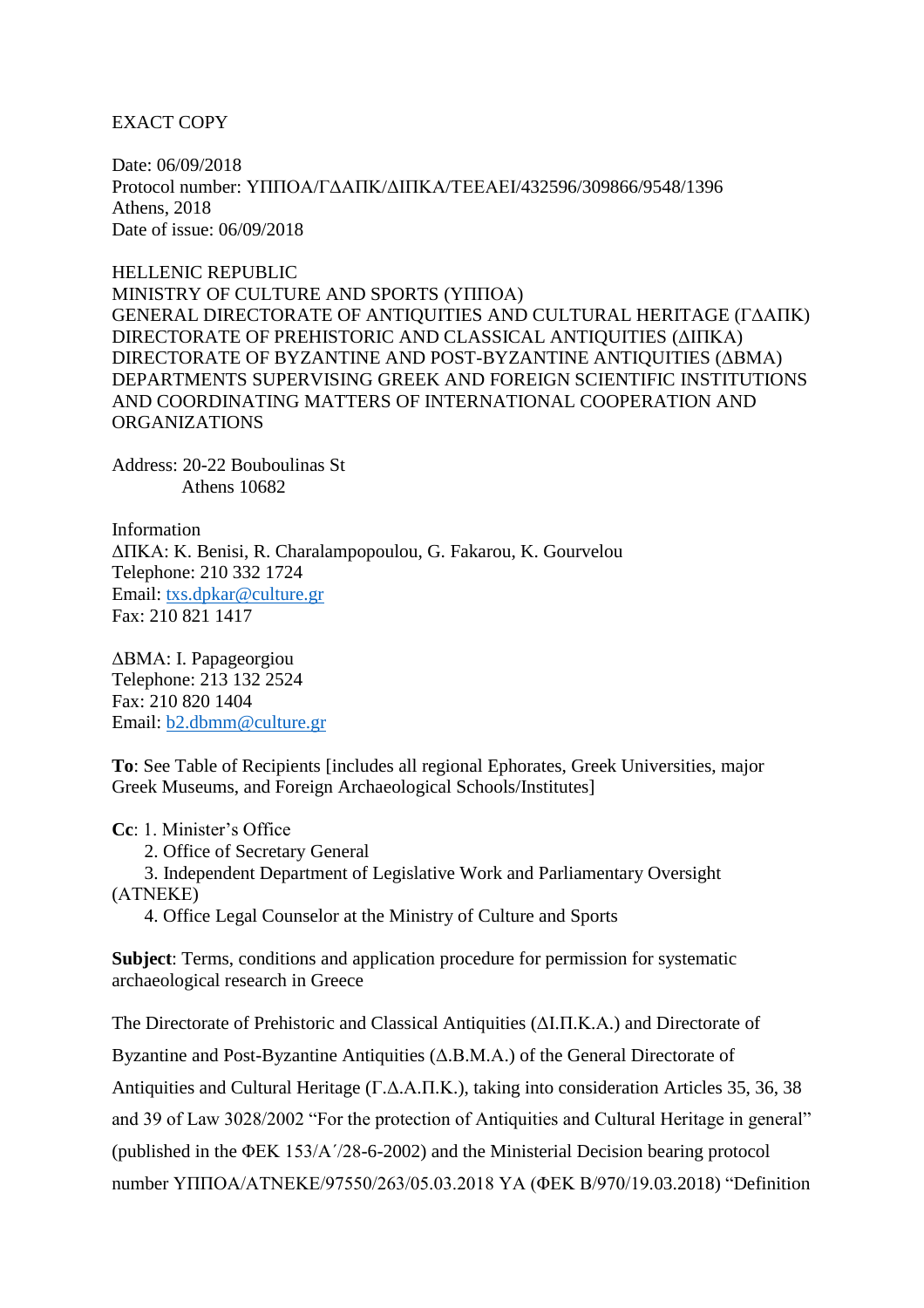of archaeological field work, conditions and procedures for granting permits for systematic archaeological research and rules for systematic excavations" (henceforth: Ministerial Decision), regarding the terms, conditions and procedures for granting permission for systematic archaeological research, make the following known:

#### **GENERAL INTRODUCTION**

The present replaces the previous circular with protocol number ΥΠΠΟ/ΓΔΑ/ΑΡΧ/Α3/Φ30/70868/2539/27-11-2002 entitled "Terms and conditions for archaeological research in Greece from organizations that do not belong to the Greek Archaeological Service" and relates to all systematic archaeological research projects conducted in Greece by organizations listed under Article 36 of Law 3028/02, including the Services of the Γ.Δ.Α.Π.Κ. of the Ministry of Culture and Sports. The present circular aims to update and improve the previous guidelines using the experience gained by the relevant Services of the Γ.Δ.Α.Π.Κ. throughout the years of implementing the older procedures, and to adapt administrative practices to the new Ministerial Decision.

#### **IN PARTICULAR**

All applications for conducting new or ongoing archaeological research shall be submitted by 30 November of the preceding year to the relevant Ephorates of Antiquities, with a copy of all documentation sent to the Department Supervising Greek and Foreign Research Institutions and Coordinating Matters of International Cooperation and Organizations of the Directorate of Prehistoric and Classical Antiquities (ΔΙ.Π.Κ.Α.) and/or the Directorate of Byzantine and Post-Byzantine Antiquities (Δ.Β.Μ.Α.), accordingly.

If research involves a cave or paleontological deposits, the application shall be submitted to the Ephorate of Palaeoanthropology-Speleology, with a copy to the relevant local Ephorates of Antiquities and to ΔΙ.Π.Κ.Α.

Requests that relate to coastal studies shall be submitted to the Ephorate of Underwater Antiquities and copies sent to the local Ephorate of Antiquities, the consent of which is required, and to the appropriate Directorates (ΔΙ.Π.Κ.Α. and/or Δ.Β.Μ.Α.).

Applications to conduct surface or geophysical survey shall be copied to the relevant Directorate according to the chronological focus of the program: to the Directorate of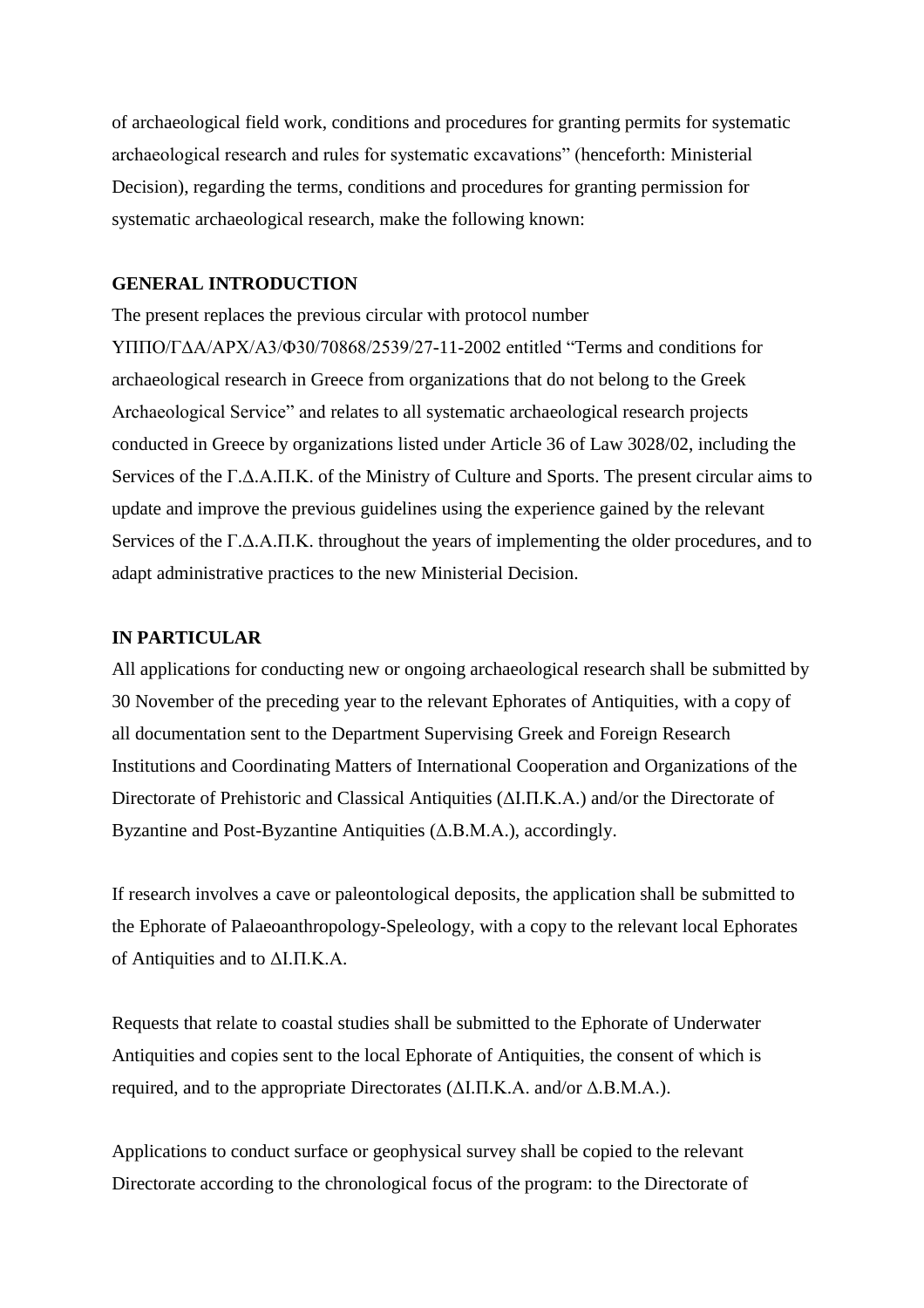Prehistoric and Classical Antiquities and/or to the Directorate of Byzantine and Post-Byzantine Antiquities, accordingly. If at any point during the progress of the study, discoveries are made that fall under the jurisdiction of a Directorate not initially notified in the original application (respectively, the Directorate of Prehistoric and Classical Antiquities or the Directorate of Byzantine and Post-Byzantine Antiquities), the results shall henceforth be sent to them and their approval is mandatory for the continuation of the research.

It is noted that from now on, applications by the Services of the General Directorate of Antiquities and Cultural Heritage (Γ.Δ.Α.Π.Κ.) shall be submitted within the same timeframe (30 November of the preceding year) to the relevant Directorates of the Central Service. Scheduled research projects must be incorporated in the annual Schedule of Actions by the Services of Γ.Δ.Α.Π.Κ., which is the organization responsible for conducting them.

Requests by Foreign Archaeological Schools/Institutes shall be submitted via the Director of the Foreign Archaeological School/Institute.

Requests by Greek Universities or other Research Institutes shall be submitted via the Director of the Department, or the Chair of the Department of the University, or via the head of the Research Institute, who also bears the responsibility for the proposed research.

Organizations that conduct more than one archaeological program shall submit their overall schedule of projects, i.e. all the research planned for the upcoming year, before the aforementioned final deadline. The relevant Regional and Special Regional Services of the Γ.Δ.Α.Π.Κ. check the completeness of the requests and send them, along with the relevant recommendation, to the appropriate permit-granting Central Service, no later than 31 January of the year the research is to be conducted.

A planned systematic excavation, surface survey or other form of archaeological study can be initially approved for a duration of up to five years, under the procedures outlined in Article 3 of the Ministerial Decision. The annual work within an approved program shall be carried out following an examination of the data provided for in the same Article and by the respective decision by the General Directorate of Antiquities and Cultural Heritage of the Ministry of Culture and Sports. In the case that the organization responsible for the systematic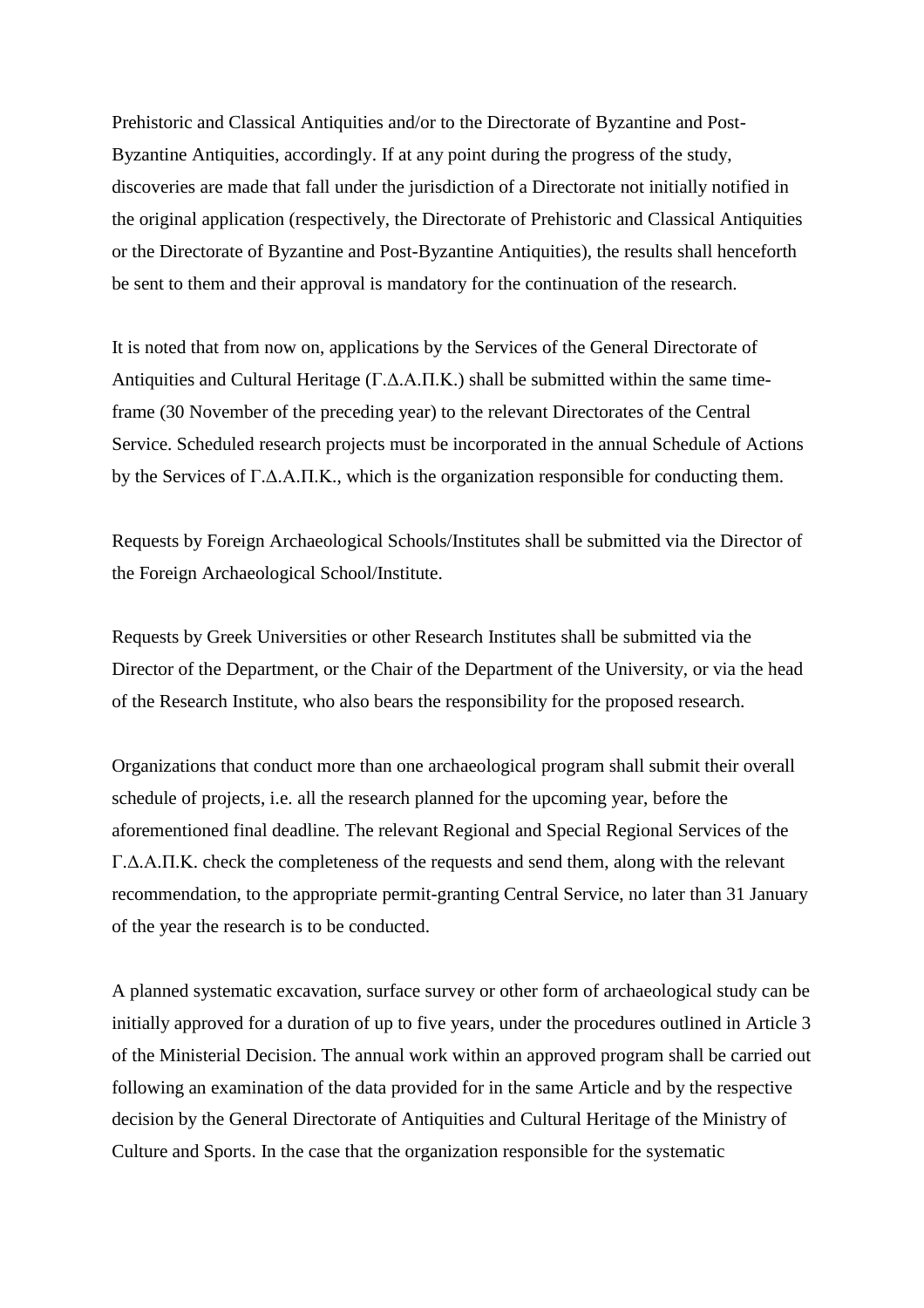archaeological research is the Γ.Δ.Α.Π.Κ. itself, the permit is issued by the General/Administrative Secretariat of the Ministry of Culture and Sports.

A decision by the Central Archaeological Council is required within the timeframe of an approved research program in the following situations:

**a)** if the conditions for approval of the program have not been met, especially in regards to the obligations delimited in Article 4 of the Ministerial Decision.

**b)** the research is extended spatially or other forms of research are added. Expanding the scope of research must be justified in the framework of the already-approved schedule of works and stated research objectives.

**c)** basic parameters of research have shifted, as for example a change in the directorship of the project or in the leadership of a collaborating organization when related to a collaborative program.

# *A. REQUIRED ACCOMPANYING MATERIAL FOR APPLICATIONS*

## **a)** New projects

Applications for conducting new research must include the following:

- The scheduled activities for a duration of up to 5 years, with an analytical description of works to be undertaken in the first year and an initial schedule for the activities of subsequent years.
- The justification for the research project.
- *CV* of the project director, which demonstrates, among other evidence, at least five years of excavation experience and the existence of at least two comprehensive scientific publications related to excavations or excavation finds (para. 4 of Article 36 of Law 3028/02).
- List of project members with their areas of expertise and the *cv* of senior staff of the scientific team. For surface surveys in particular, it is important that the study team includes the basic archaeological fields of interest (prehistorians, classicists, byzantinists) as far as possible, according to the expected research results.
- Data demonstrating the adequacy of technical and financial resources, with a report on the sources of financing.
- A schedule of dates and duration of the project during the current year, which, if fieldwork is involved, cannot exceed eight (8) weeks per project period. This time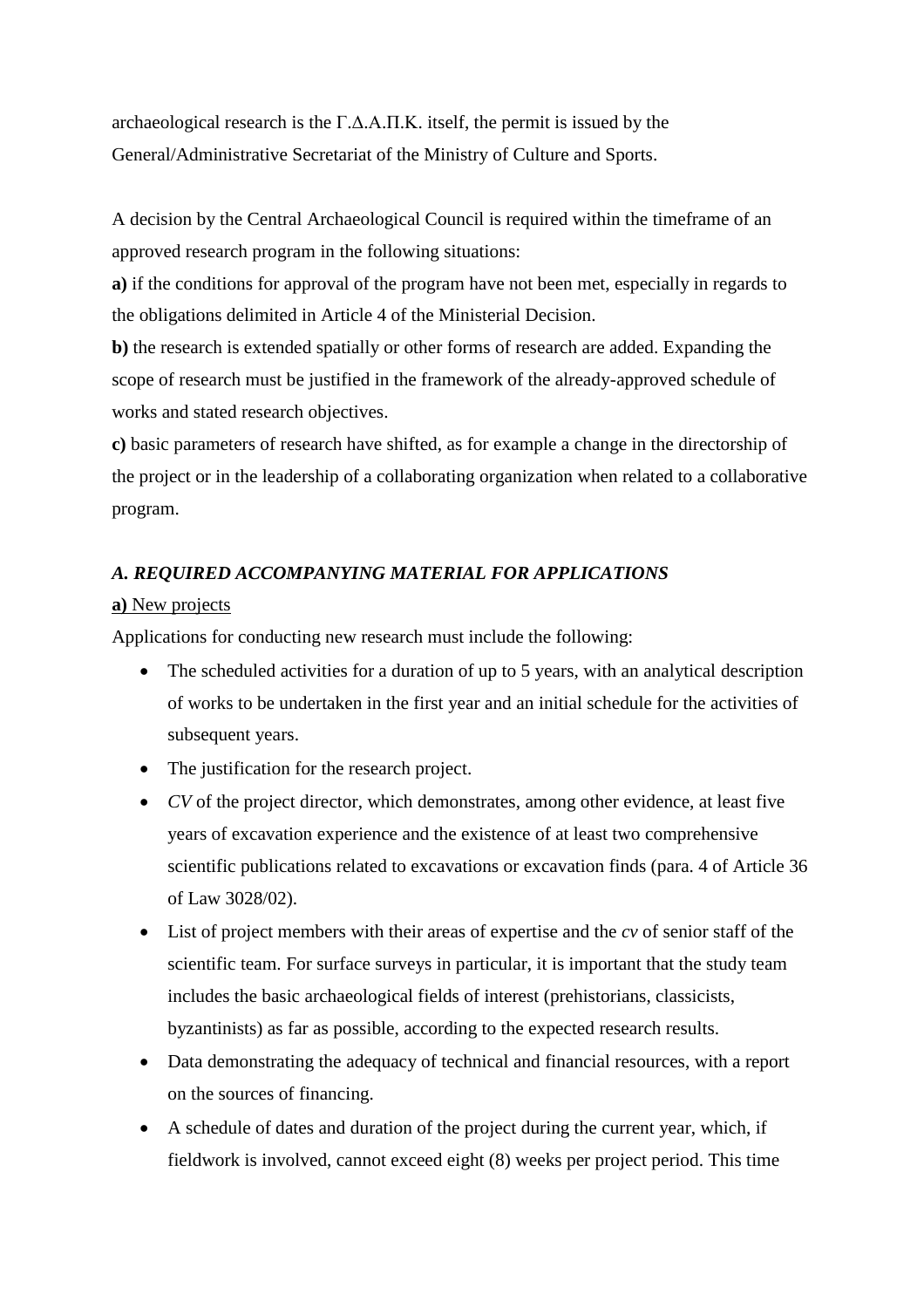allotment includes any time required to prepare the site before excavations or other exploration begins, as well as work tending to the site after the completion of activities. Projects should not be scheduled for the first three months of the year, unless there is a special reason for doing so.

• Definition of the boundaries of the site to be investigated on an orthophotomap (topographic map), onto which the area to be investigated during the first year is to be precisely indicated, and the areas to be studied during subsequent periods marked approximately, according to Article 2 of the Ministerial Decision. The precise determination of the locations to be investigated each year and by each particular study method shall be declared with the submission of the corresponding annual application.

For surface surveys, the survey area for the entire project shall not exceed 30,000 *stremmata*.

- Description of the research methodology.
- Data concerning the protection status of the area to be studied (archaeologically protected area, protection zones, etc.)
- Documentation concerning the ownership of the area which is to be studied. It is emphasized that the direct purchase or forced expropriation of properties, under the responsibility and expense of the organization conducting the research, shall be an essential prerequisite for the granting of a permit for any systematic excavation (Article 18 of Law 3028/2002). It is, however, possible to conduct trial excavations of limited duration on non-expropriated land, as is defined in Article 36, para. 15-16 of Law 3028/2002. In the case of a request for geophysical or surface survey, it is necessary to inform the property owners regarding the presence of the scientific team, and after the necessary procedures have been followed by the research organizations. If required, the notification is to be made via the Local Authorities.
- In cases of collaborative projects (*synergasies*), a Protocol of Collaboration shall be submitted, completed and signed by the collaborating parties.
- Approval by the relevant Forest Service is required when research is to be conducted in a forested area which needs clearing of undergrowth. The research team is responsible for obtaining Forest Service approval.
- For requests to conduct coring/sediment sampling, the sampling sites shall be designated on a map. If the application includes adequate data regarding the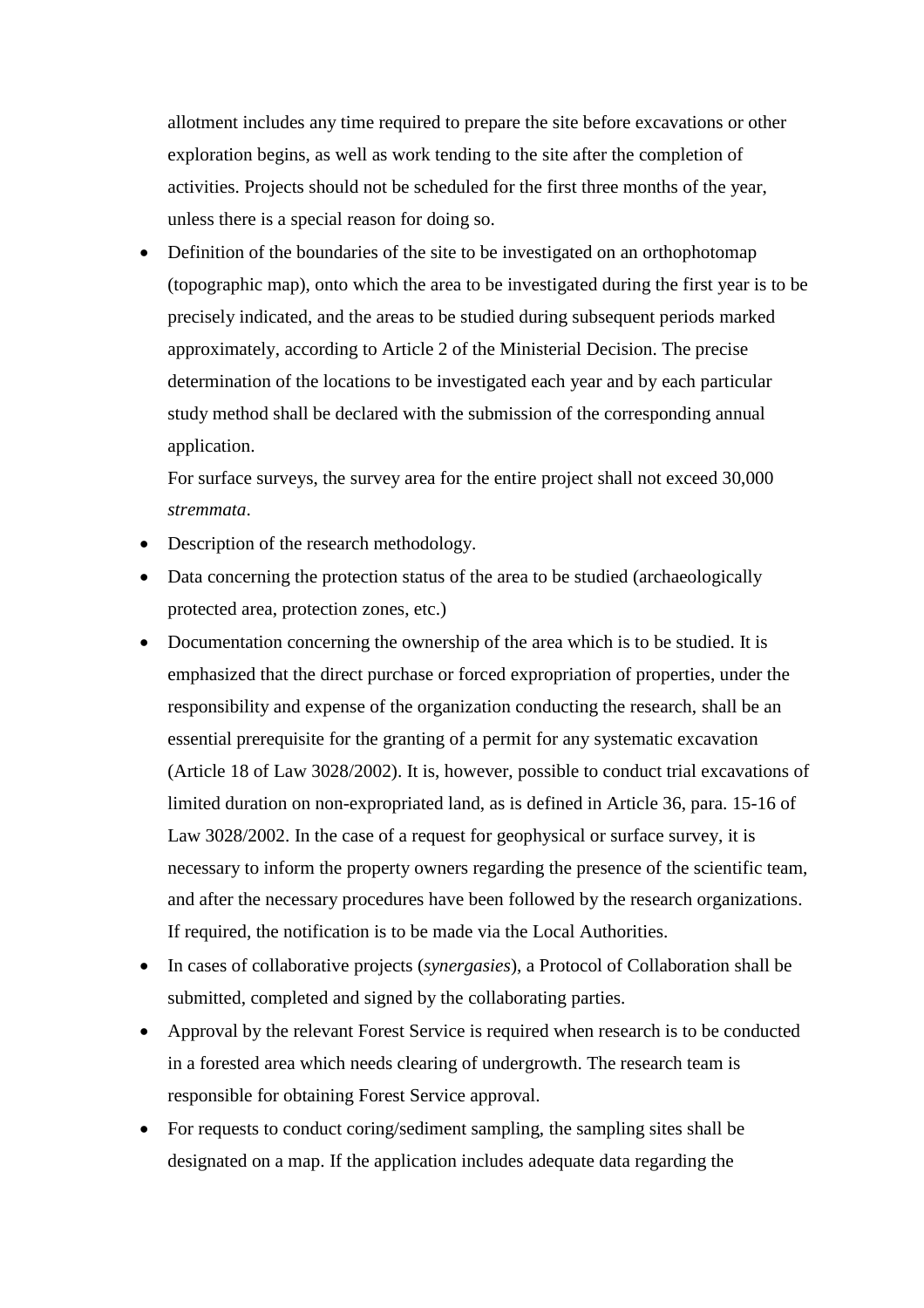processing and analysis of the samples (method and laboratory responsible for the analysis), the coring permit suffices for all the stages of transporting and processing the samples taken, and no further approval is required by the Directorate of Conservation of Ancient and Modern Monuments, according to the circular of the Ministry of Culture and Sports, protocol number

ΥΠΠΟΑ/ΓΔΑΠΚ/ΔΣΑΝΜ/Φ77/217149/ 140435/2243/9.6.2017.

#### **b)** Continuing projects

**I.** For approval to extend a continuing research program, for up to five years, in accordance with Article 36, para. 11 of Law 3028/2002, the application must include, in addition to that outlined above in section A.a. of the present circular, the following:

- Report of the activities and results of the previous season, accompanied by plans and photographs, which must provide a composite picture of the field research and its contribution to the enrichment of archaeological data in the wider region.
- The progress of the study and publication of the results from previous years and a relevant schedule for the next research period. Copies of the research publications must be submitted to the appropriate Ephorates of Antiquities and to the Directorate of Prehistoric and Classical Antiquities and/or the Directorate of Byzantine and Post-Byzantine Antiquities where appropriate.
- Correlation on a digital orthophotomap (topographical map) of the area to be studied in relation to the area already excavated/studied.
- Submission of a study or technical report for the consolidation and conservation of the ancient remains already uncovered. A prerequisite for considering an application is the care demonstrated for antiquities that have been uncovered, which is the responsibility of the excavator or the excavating organization. Detailed studies which are concerned with conservation, consolidation and reconstruction (*anastilosis*) of antiquities shall be submitted by the Foreign Archaeological Schools/Institutes and the Greek Universities and other Research Institutions to the local Ephorates of Antiquities, to the Directorate of Prehistoric and Classical Antiquities and/or the Directorate of Byzantine and Post-Byzantine Antiquities, as well as, depending on the case, to the relevant Directorates of the Central Service (Directorate for the Restoration of Ancient Monuments, Directorate for the Restoration of Byzantine and Post-Byzantine Monuments, Directorate of Conservation of Ancient and Modern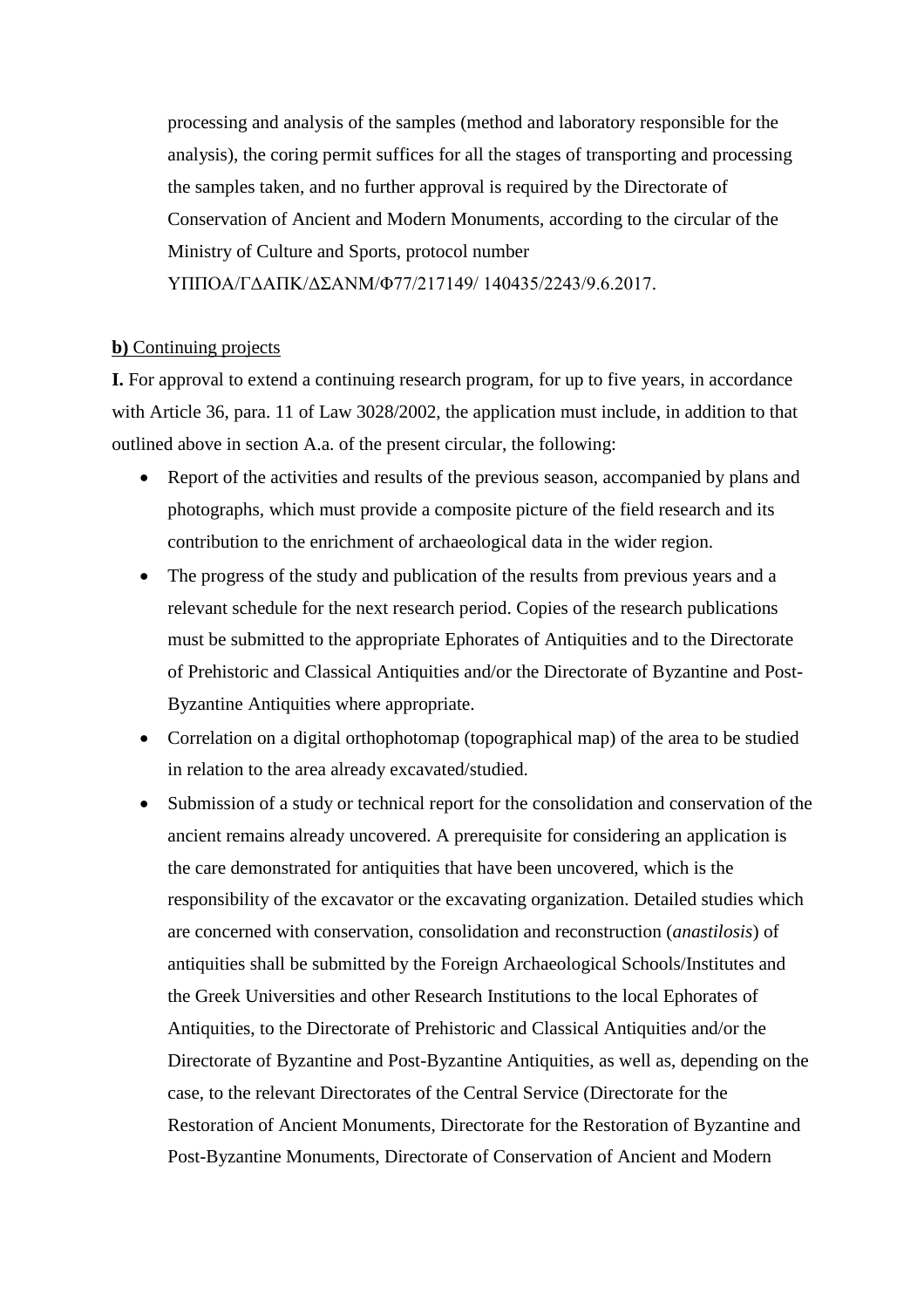Monuments). Likewise, the organization conducting the research and the excavator himself must take appropriate action for the good state of preservation and in general the presentability of the site, according to its needs and particular characteristics (i.e. vegetation removal, fencing, drainage). Non-compliance with these obligations constitute grounds for terminating the project by the specific excavator.

• Financial report of the previous research period.

**II.** For the implementation of annual work under an approved program, the provisions of Article 3 of the Ministerial Decision shall apply.

#### *B. ACTIONS BY THE SERVICES OF THE MINISTRY OF CULTURE AND SPORTS*

The relevant Ephorates of Antiquity send their recommendations for each submitted application to the Department Supervising Greek and Foreign Scientific Institutions and Coordinating Matters of International Collaboration and Organizations of the Directorate of Prehistoric and Classical Antiquities and/or the Directorate of Byzantine and Post-Byzantine Antiquities, with copies to the interested party, no later than 31 January of the year research is to be conducted. In formulating their opinions, the Ephorates must take into account the upholding of terms set out in Articles 36, 38 and 39 of Law 3018/2002 and the Ministerial Decision, as well as the upholding of special conditions that may have been set forth with the approval of each archaeological program. The recommendation document should include the name of the supervising member of the Ephorate of Antiquities. In cases of continuing research, the document must be accompanied by the report of the supervising archaeologist regarding the progress of research during the previous year and the observance of the conditions of the permit. It is understood that any proposals for collaboration between the Services of the Γ.Δ.Α.Π.Κ. and other organizations must be thoroughly discussed and an agreement reached between the collaborating parties, and they must comply with the provisions of Article 2 of the Ministerial Decision.

In addition, regarding the implementation of Articles 36 and 38 of Law 3028/2002, the following is clarified:

 Excavation experience is considered experience acquired after obtaining a basic degree. The systematic participation in all stages of an excavation program as a member of the scientific team for one excavation season is considered one year of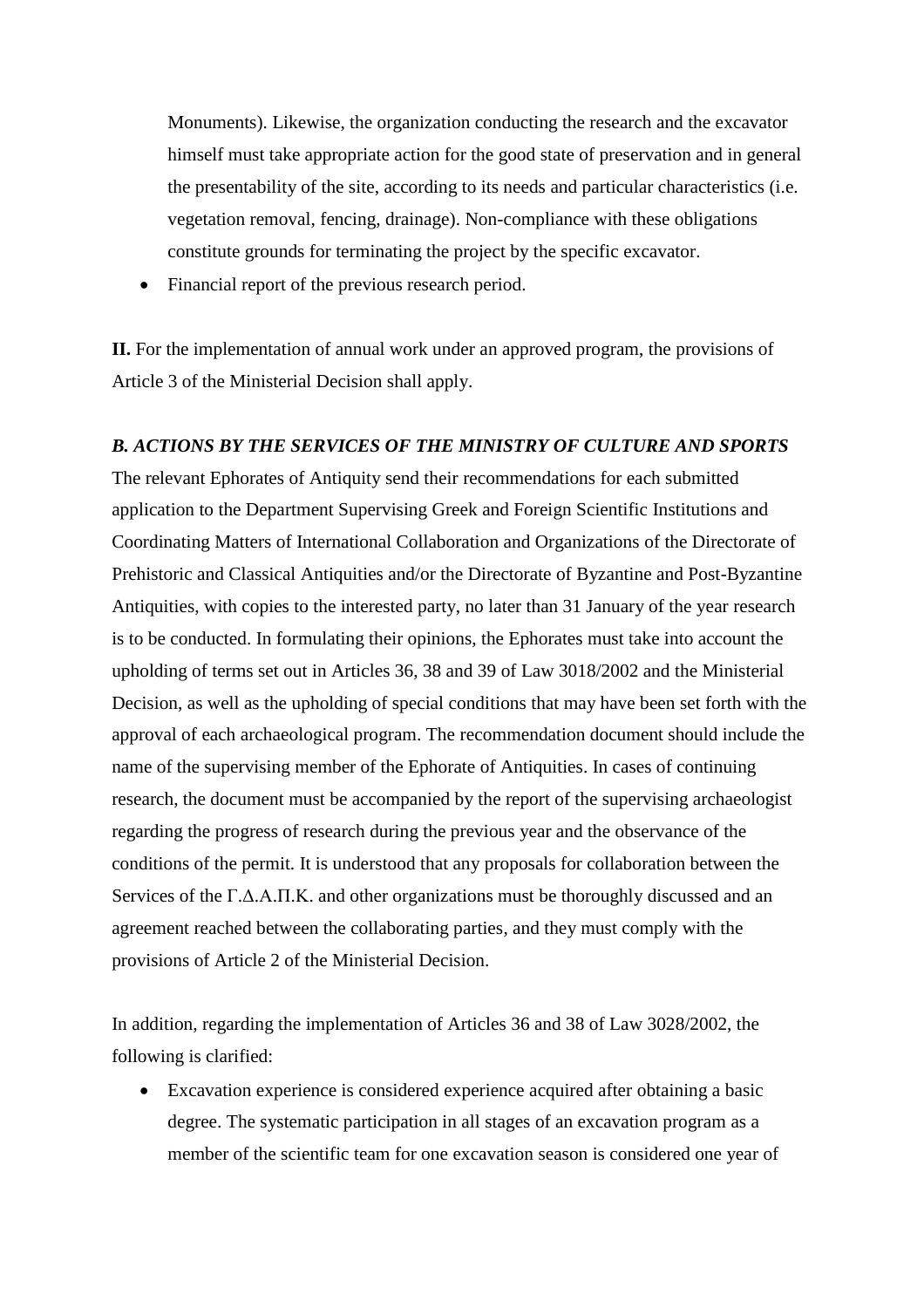excavation experience. Corresponding experience in rescue excavations is also considered as excavation experience and counted accordingly.

- If the annual program of a research project involves only the study of archaeological material, the permit is issued directly by the relevant Ephorate of Antiquities, based on the Ministerial Decision, protocol number ΥΠΠΟΑ/ΑΤΝΕΚΕ/115620/ 350/15.3.2018 entitled "Transfer of duties by the Minister of Culture and Sports to the Supervisors of the Regional and Special Regional Services of the General Directorate of Antiquities and Cultural Heritage and to the Supervisors of the Regional Services of the General Directorate for the Restoration, Museums and Technical Works of the Ministry of Culture and Sports" (ΦΕΚ Β/1255/15.4.2018), and copies sent to the Central Service.
- Applications that relate to archaeometric and laboratory analyses of finds shall be submitted by the interested party, through their research organization, to the relevant Ephorate of Antiquities, based on the Ministry of Culture and Sports circular, protocol number ΥΠΠΟΑ/ΓΔΑΠΚ/ΔΣΑΝΜ/Φ77/217149/140435/2243/9.6.2017, so that the procedure described in the above circular may be followed.
- Underwater archaeological projects shall be undertaken in collaboration with the relevant Ephorate of Underwater Antiquities (EEA). In the case where EEA collaborates with a Greek research or educational institution, the two collaborating parties decide as to which party assumes directorship. In the case of a research program that includes research in underwater areas, not including research on land, this underwater research project is counted separately in the number of projects allowed by the interested organization and comes under the aforementioned condition of collaboration.
- Applications for conducting geological research that are submitted to the Institute of Geological and Metallurgical Research (ΙΓΜΕ) by Greek or foreign researchers must have previously been submitted to the relevant Ephorate of Antiquities, whose approval is necessary before ΙΓΜΕ issues the permit.
- In particular, in regards to systematic archaeological research conducted exclusively by organizations in the Services of Γ.Δ.Α.Π.Κ.: **a.** Research conducted by active or retired archaeologists of the Services of Γ.Δ.Α.Π.Κ. comprise projects of the Regional or Special Regional Services, under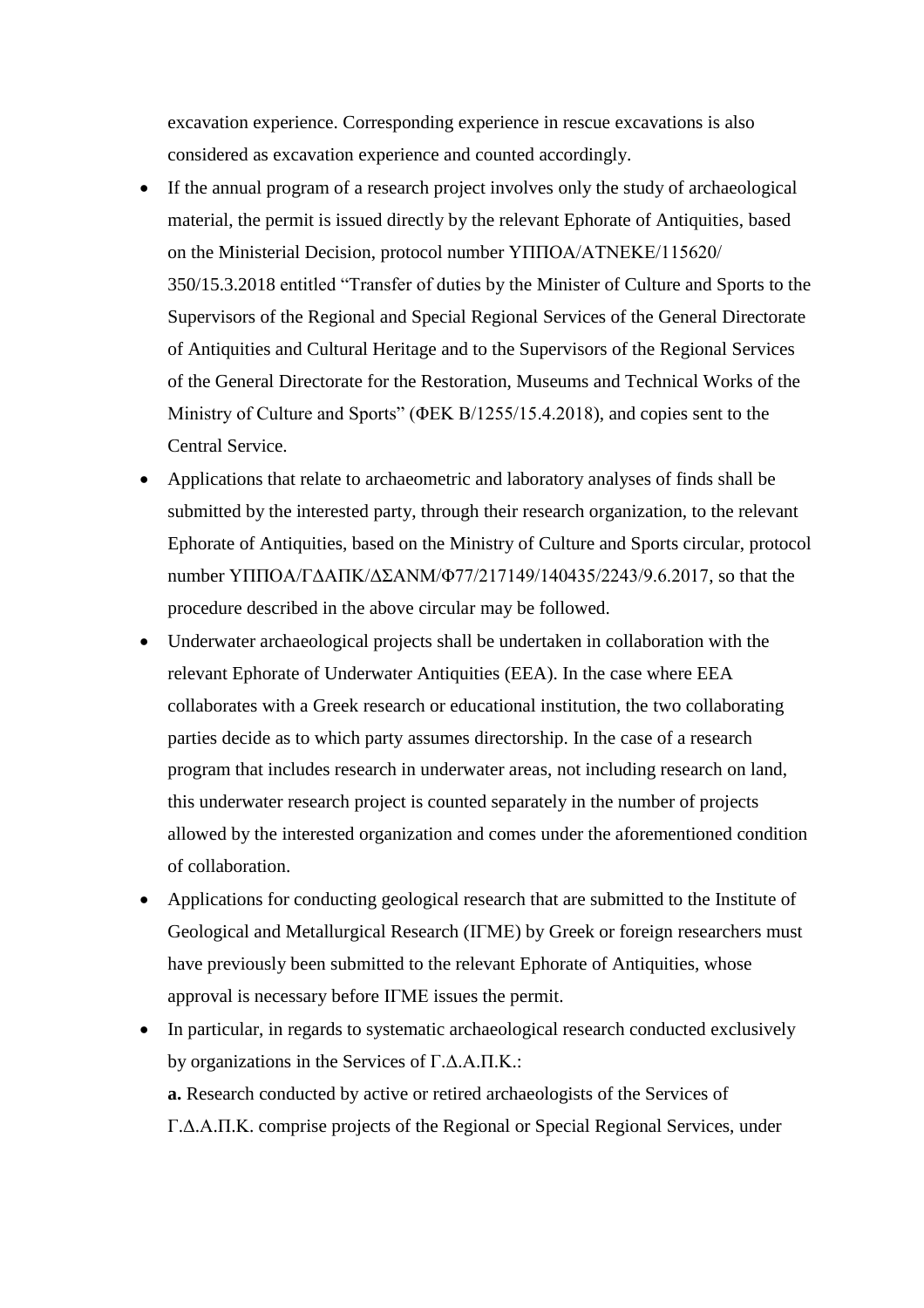whose jurisdiction the site to be examined falls. It is possible for Γ.Δ.Α.Π.Κ. itself and its Directorates to conduct archaeological research directly.

**b.** The relevant correspondence for the approval permit is undertaken by the Service of Γ.Δ.Α.Π.Κ. which is the organization responsible for the research.

**c.** Directorship of a systematic research project by the Service is not necessarily assumed by the Supervisor of the Service. On the contrary, it is desirable that in cases where more than one archaeological program is conducted by a Service, the directorship be assigned to other archaeologists who meet the legal criteria according to their field of expertise, area of responsibility, duties, etc.

**d.** Any rescue excavation that continues over a number of years at the same site is considered to acquire the characteristics of a systematic program and likewise abides by the aforementioned provisions (Articles 36, 38 and 39 of Law 3028/2002). It is self-evident that the same provisions of Law 3028/2002 apply to any excavations that had been characterized as systematic based on the K.N. 5351/1932 "Regarding Antiquities" and are still active today (see ruling no. 260/2015 by the State Legal Counsel).

**e.** For the funding of systematic archaeological research through a Cultural Development Agreement, the research project must first have received a permit through the procedure outlined in Article 36 of Law 3028/2002, before submitting the plan of the Agreement to the relevant Services of the Ministry of Culture and Sports for approval.

**f.** In collaborative projects (*synergasies*) between the Archaeological Services and Foreign Archaeological Schools or Institutes, the directorship is assumed by the head of the Greek organization, according to the provisions of Article 36, para. 5 of Law 3028/2002.

## *C. PARTICIPATION IN ARCHAEOLOGICAL PROGRAMS*

Organizations that conduct systematic archaeological research must ensure that their scientific team is sufficiently staffed and be careful in selecting appropriate participants in the project, both colleagues and student trainees, who should have a background in archaeology and related sciences. It is possible for students to participate in archaeological fieldwork as part of their training, under the guidance and responsibility of the director and the organization conducting the study, which has been granted the respective permit from the Ministry of Culture and Sports.